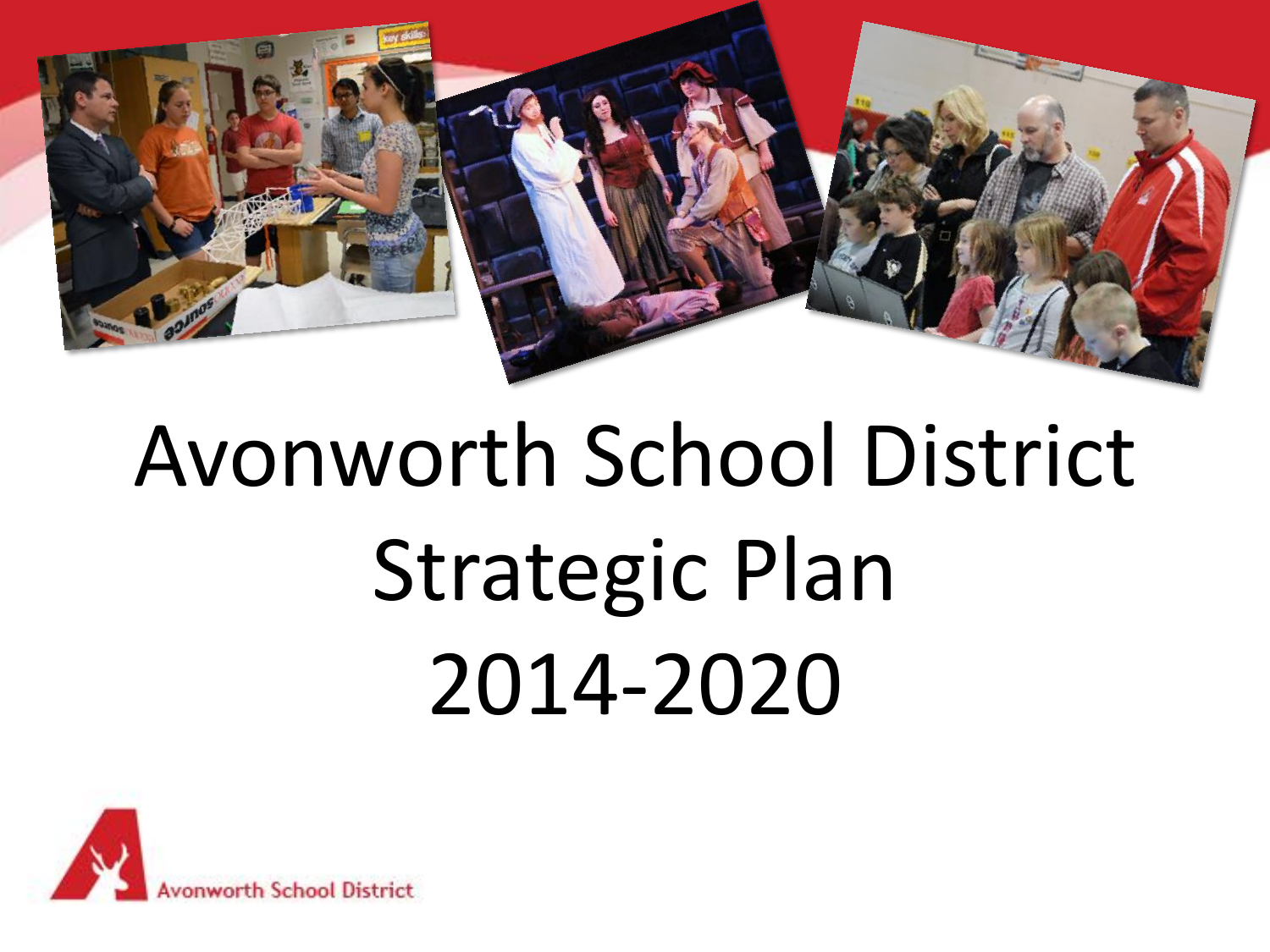# The Process

- Provides a road map for the District
- Is an opportunity to hear from stakeholders
- Determines areas in need of attention
- Focuses the overall vision





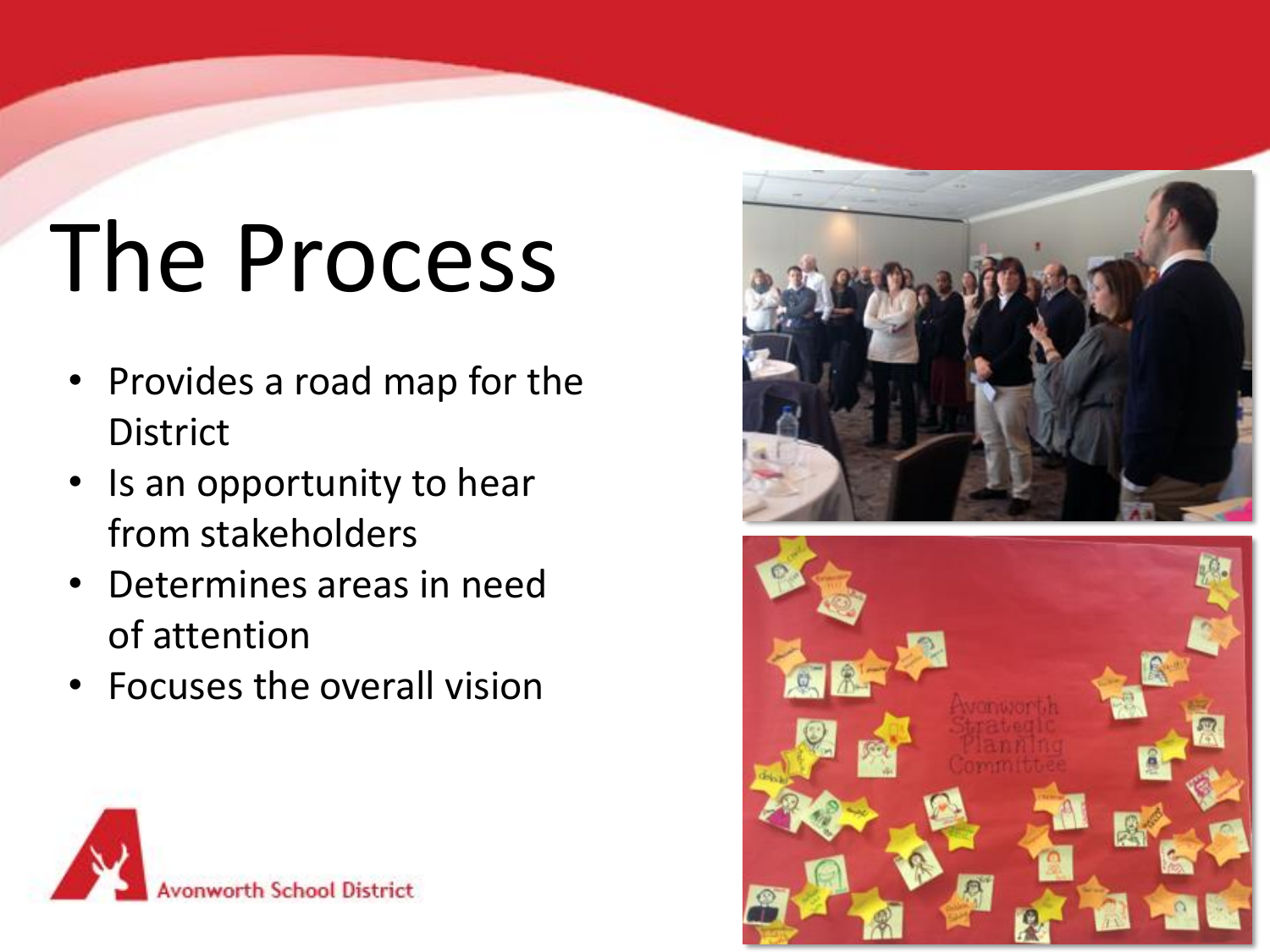# The People

#### Stakeholders:

- Students
- **Parents**
- Teachers
- Staff
- Administrators
- Board Members
- Community Members
- Department of
	- Education





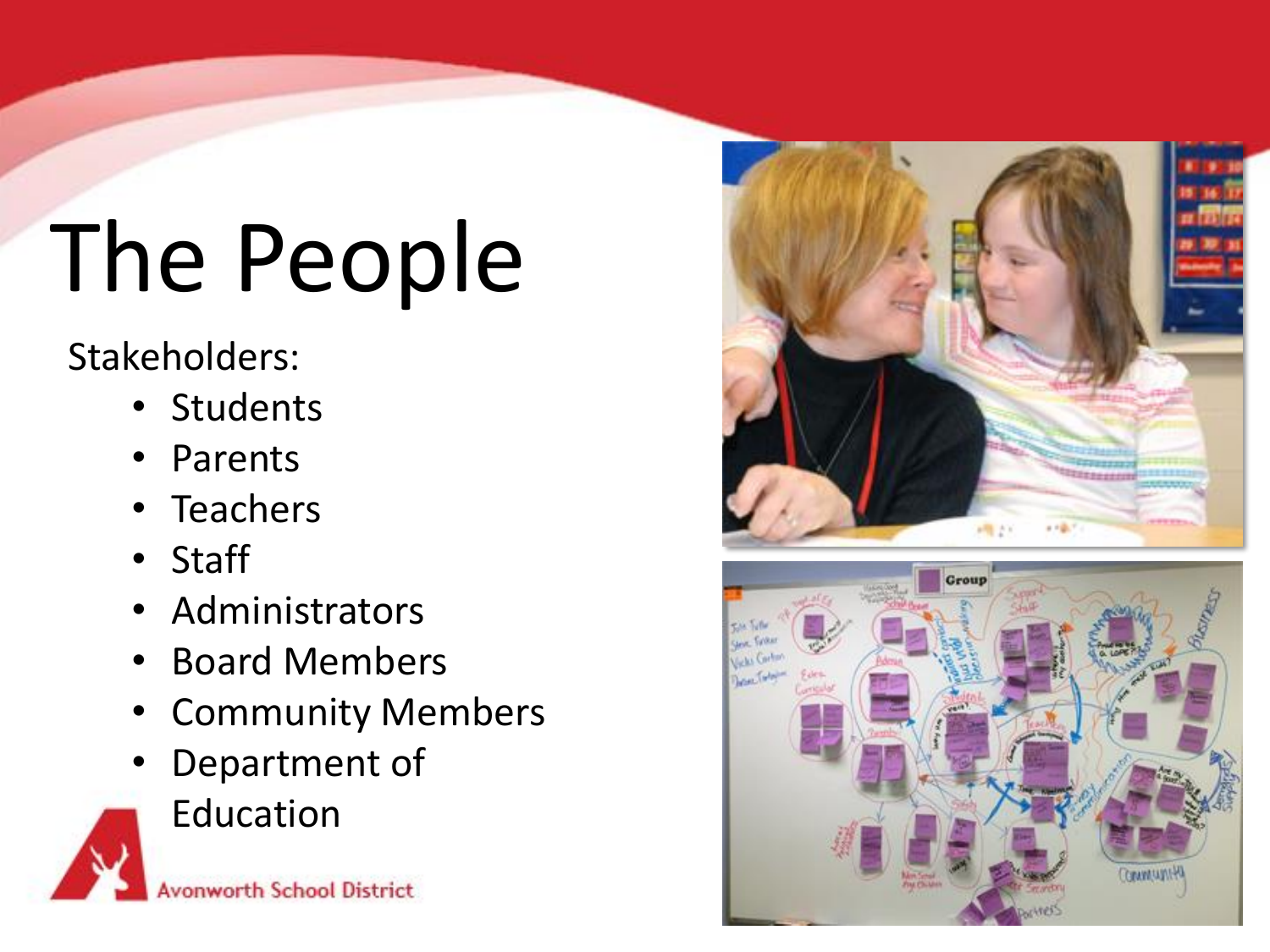# Our Mission

Preferred Rhetoric:

- Authentic
- Innovative
- Catalyst
- Dynamic
- Compassionate
- Collaboration
- Creative
- Solve Problems
- Achieve Own Success
	- World



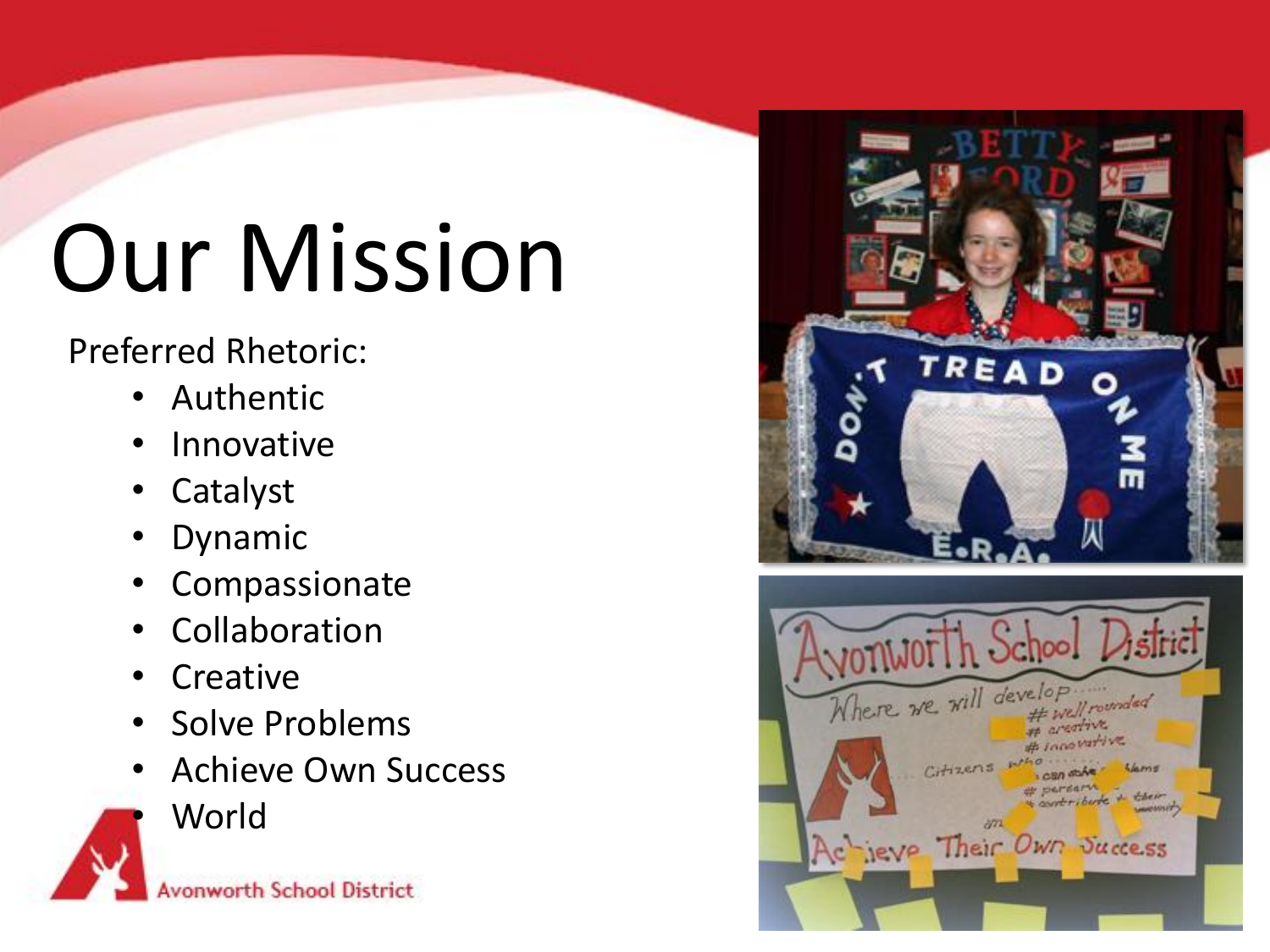## Mission Statement

The Avonworth School District empowers students through authentic experiences to



become creative, innovative thinkers.

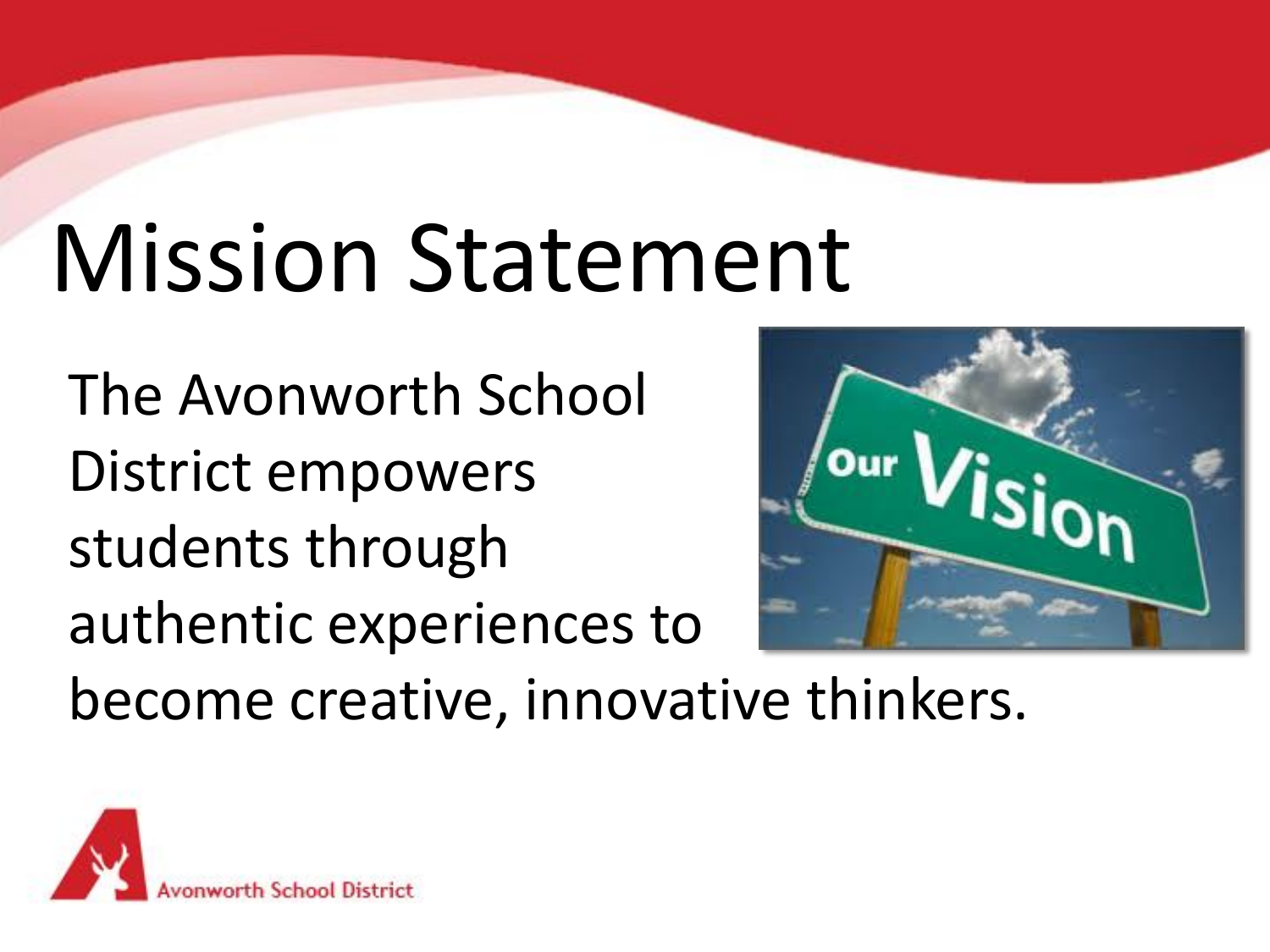# Our Beliefs

Preferred Rhetoric:

- Safe
- **Nurtured**
- **Collaborative**
- **Learning**
- **Caring**
- **Compassion**
- Technology





We believe that. I. All students need to strong school accentuates<br>laboration for all students echnology is a tool to support )ur community is only as<br>trong as our school distric **Vice versa** uriousity fuels a love learning and develops idents for the real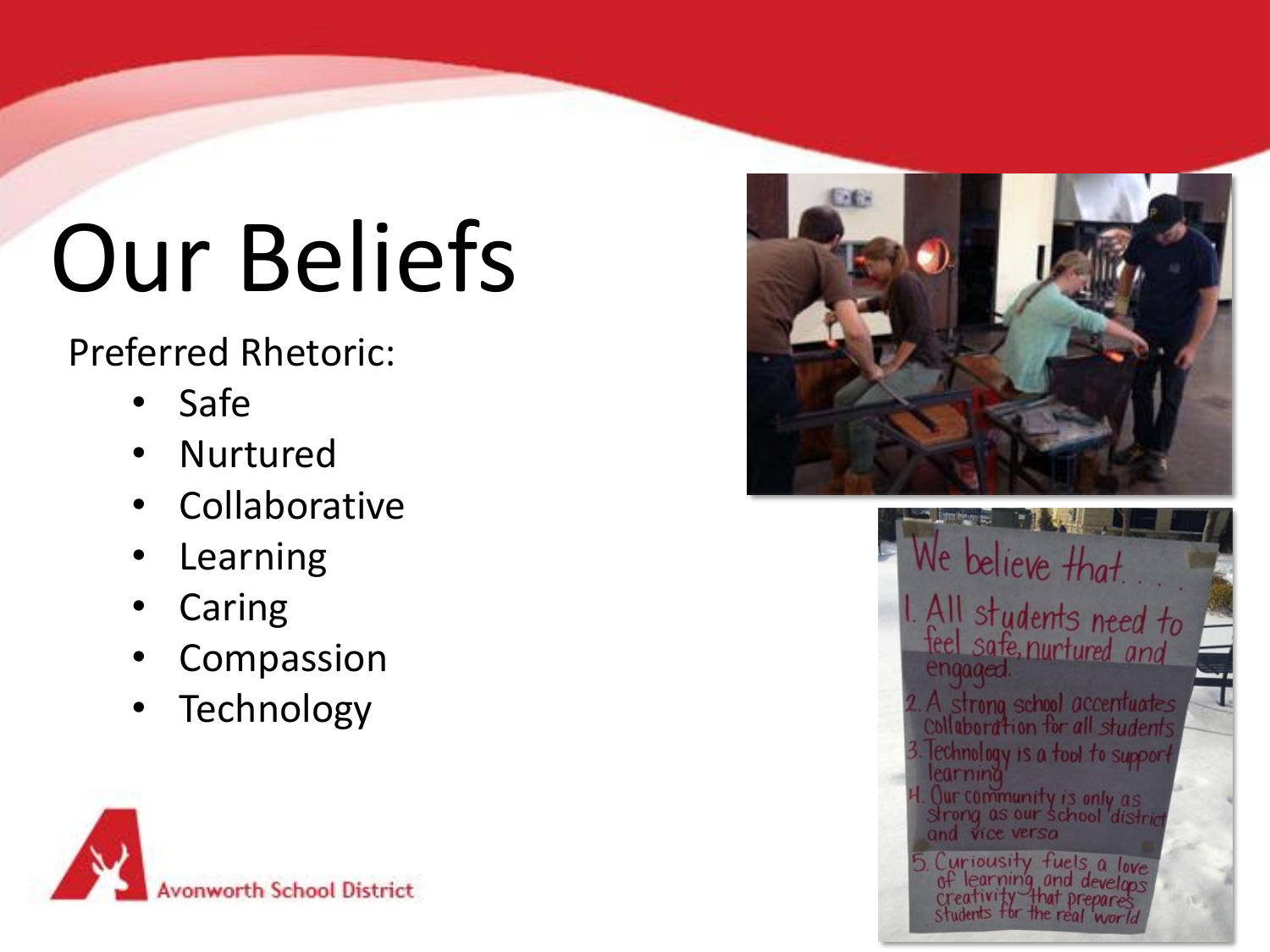## Belief Statements

We believe:

All students should feel safe, supported, nurtured, and engaged in an environment that enhances their strengths and talents.

Best practices for achievement include collaboration, technology, authentic application and reflection, while inspiring creativity.

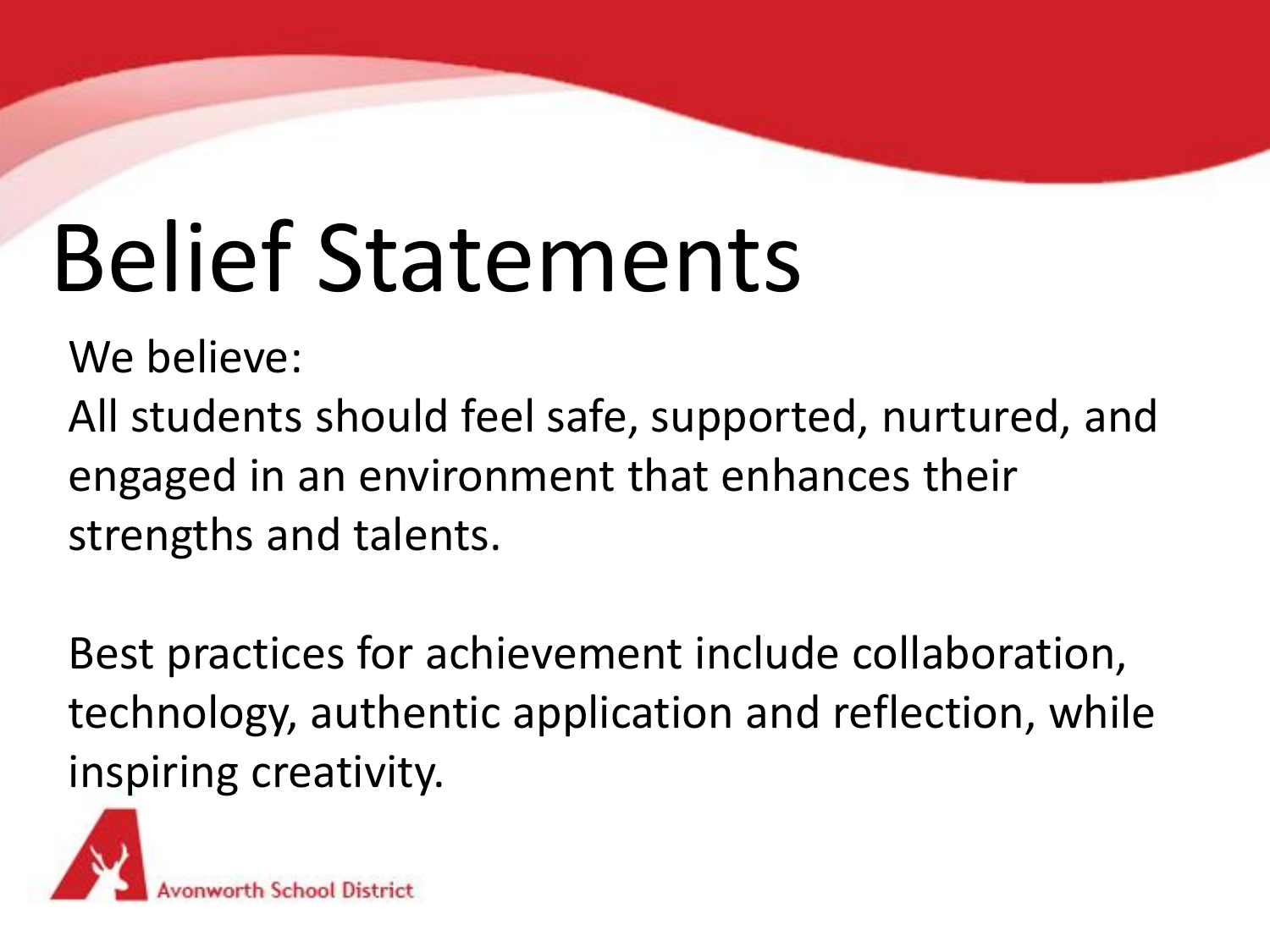## Belief Statements

Learning takes place within and beyond school boundaries in dynamic and creative settings that are fostered through partnerships.

Utilizing 21st century skills will prepare the whole child to persevere through productive struggle in order to be a life-long learner.



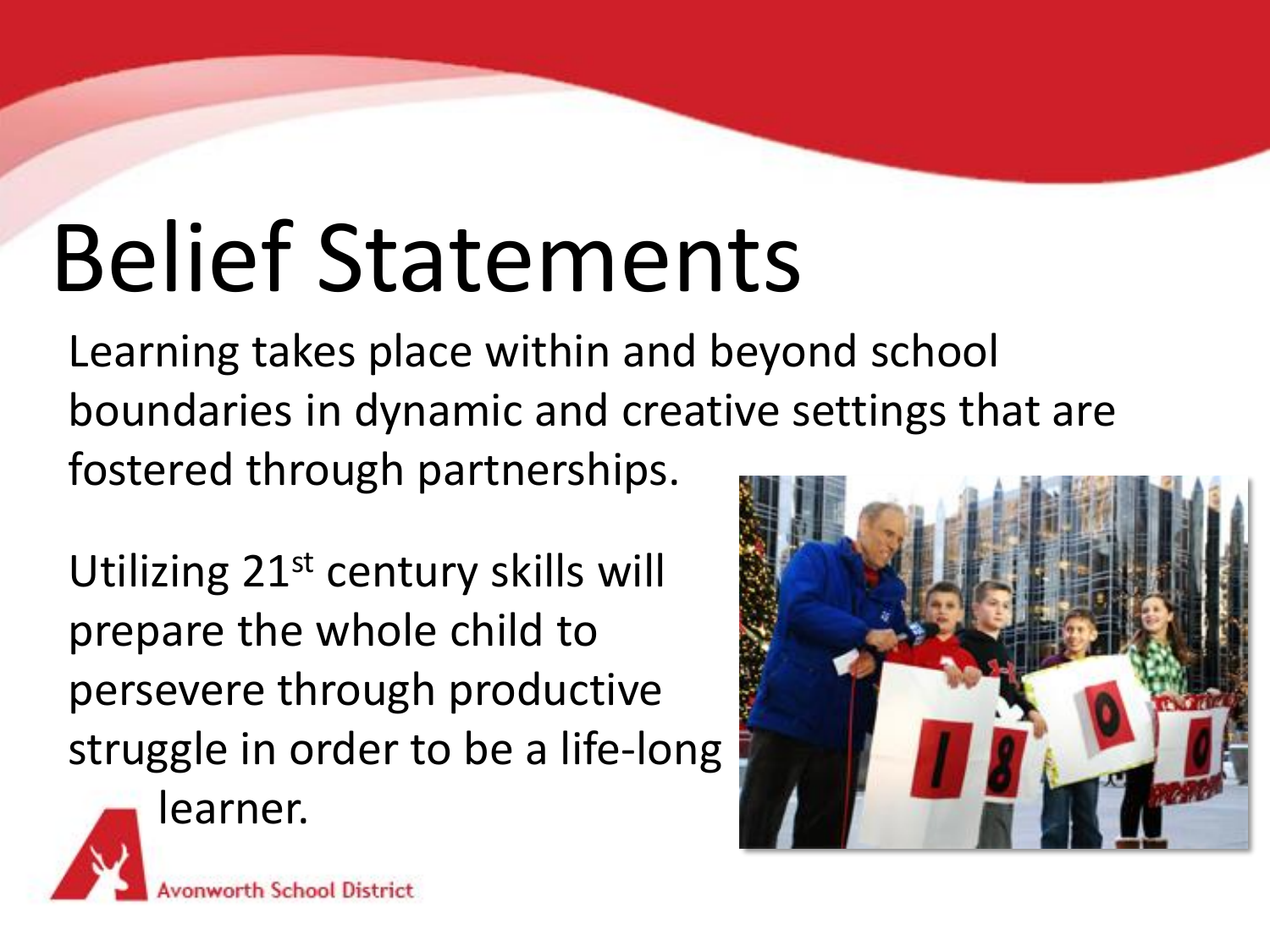## Belief Statements

The school and community are partners in success in a mutually dependent relationship so both can flourish.



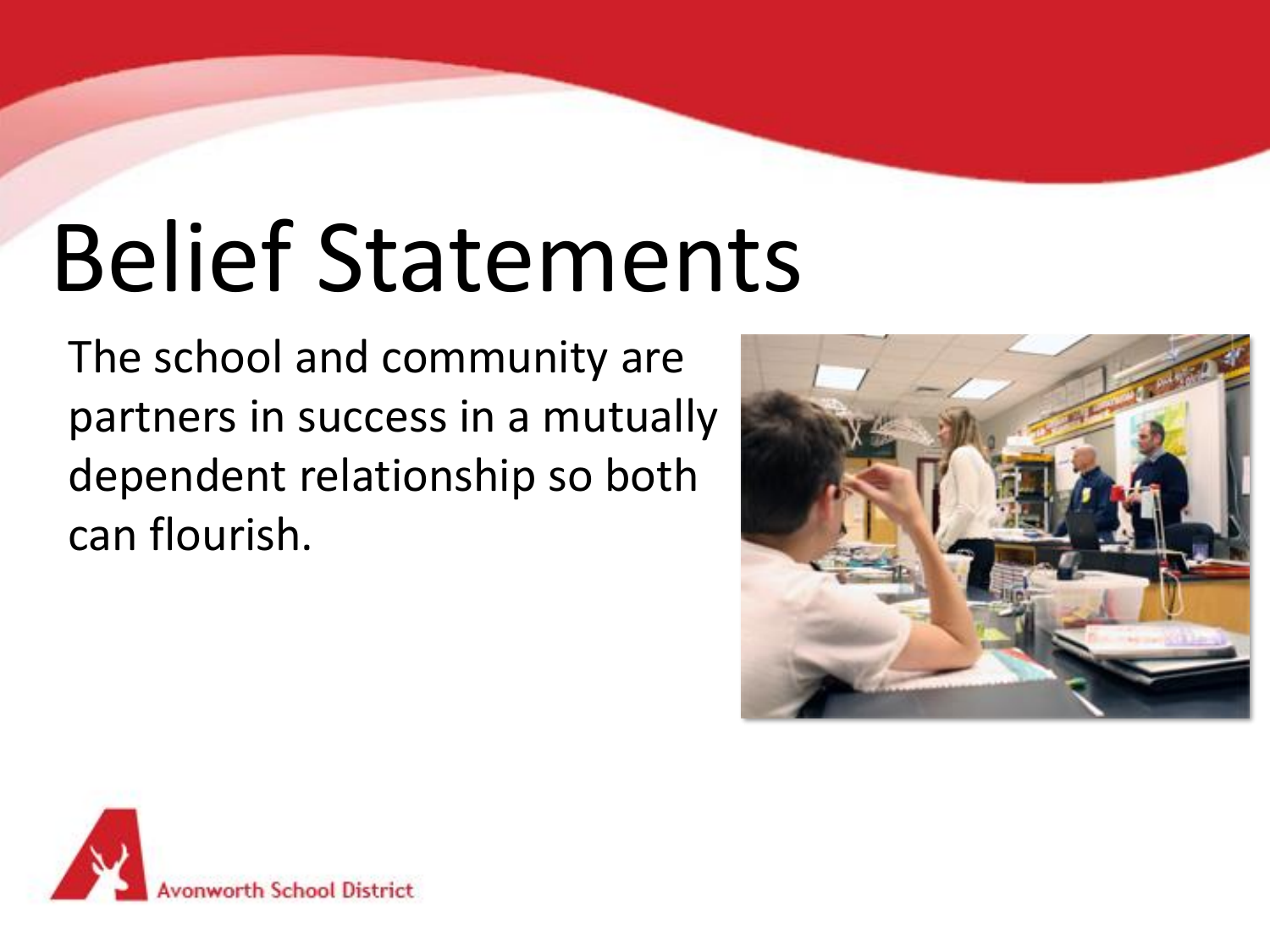## Focus Areas

1. Curriculum and Instruction 2. Innovation and Design 3. Integration of the Arts 4. Support Services 5. Safety and Facilities





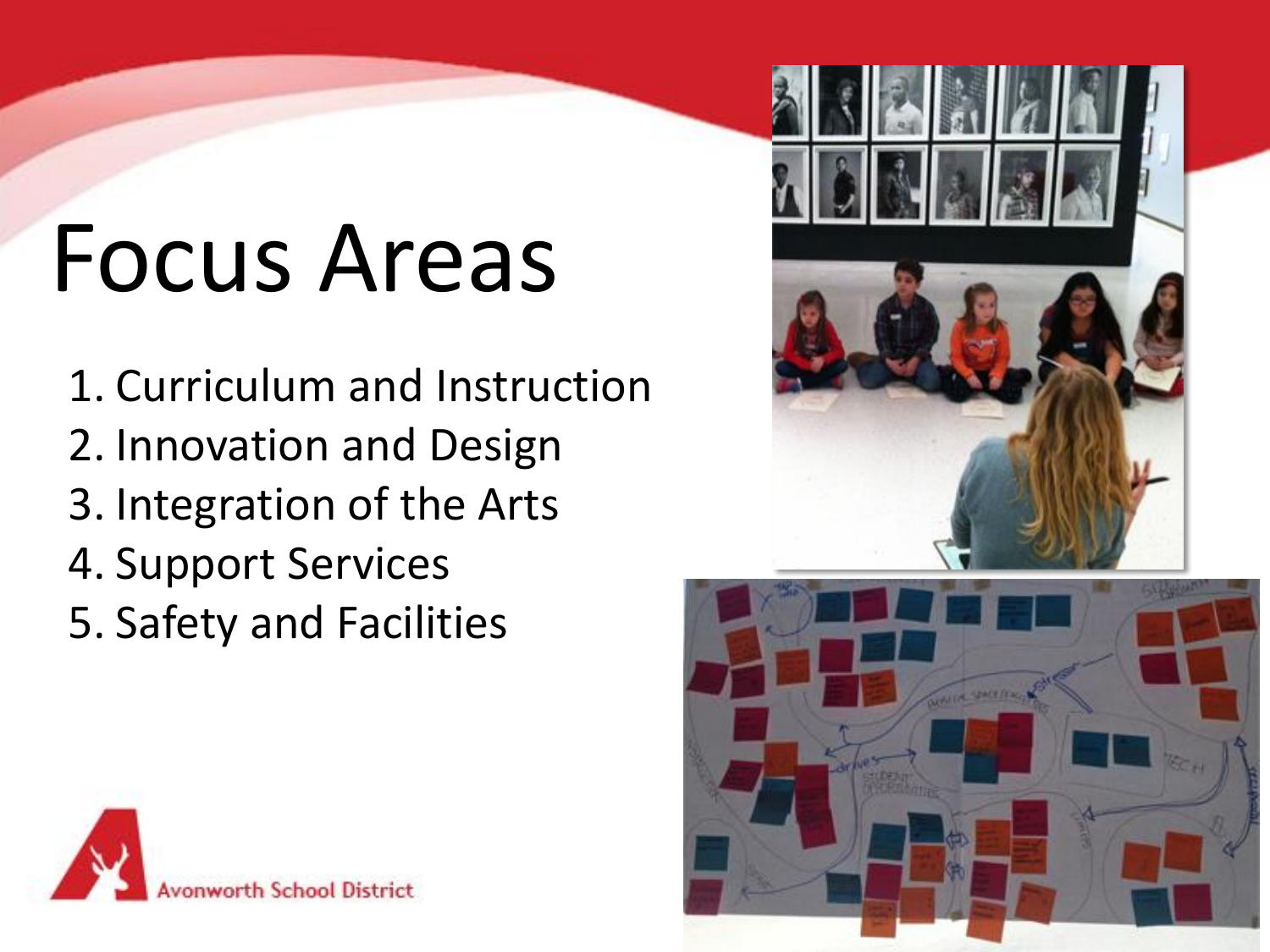#### Curriculum & Instruction

Goals:

Create an annual training plan for teachers and parents to address topics such as PBL, Common Core implementation, differentiated instruction, Depth of Knowledge, and other topics.

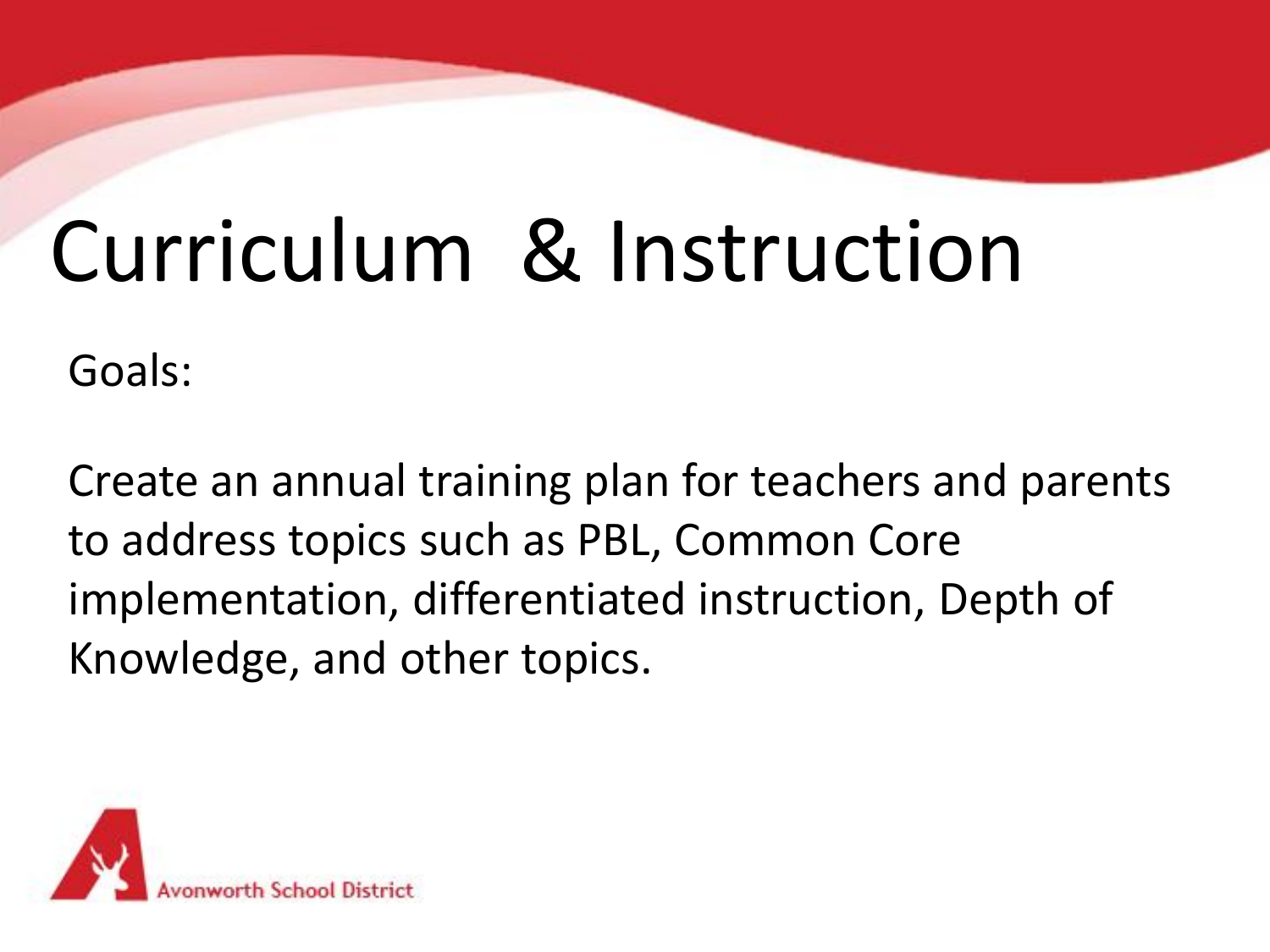#### Curriculum & Instruction

Goals:

Further develop PBL to enhance engagement, the learning environment, student advocacy, and community involvement.



Integrate career awareness and focus throughout the curriculum in collaboration with outside businesses and institutions.

orth School District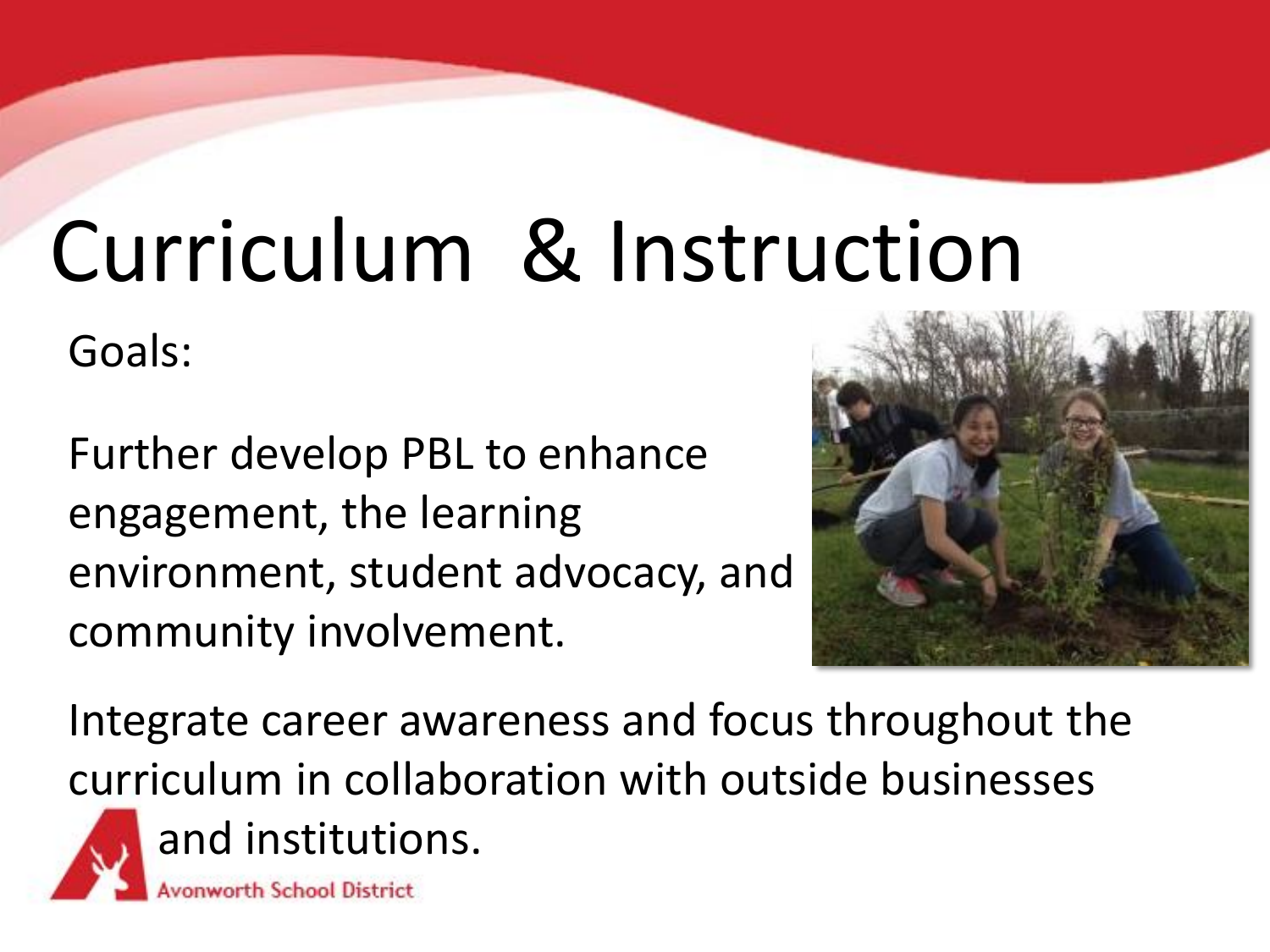#### Curriculum & Instruction

Goals:

Enhance authentic applications throughout the curriculum.

Ensure student growth through a focus on the use of essential



questions, formative assessment, backward design, and creating opportunities for productive struggle.

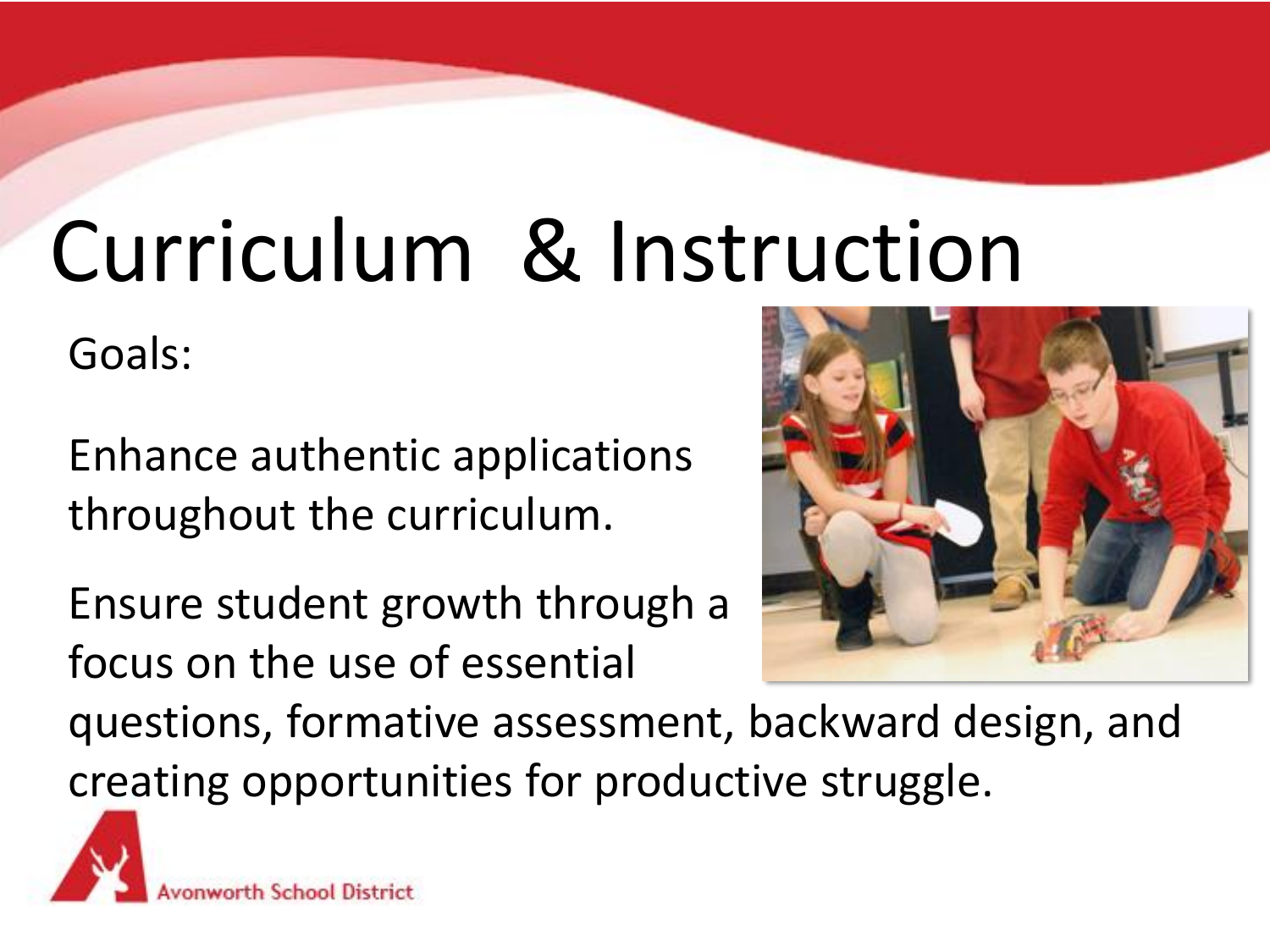#### Innovation & Design

Goals:

Design new or existing spaces to inspire creative and innovative learning experiences.

**th School District** 



Offer diverse learning environments including, but not limited to, flipped classrooms, blended learning, and distance learning.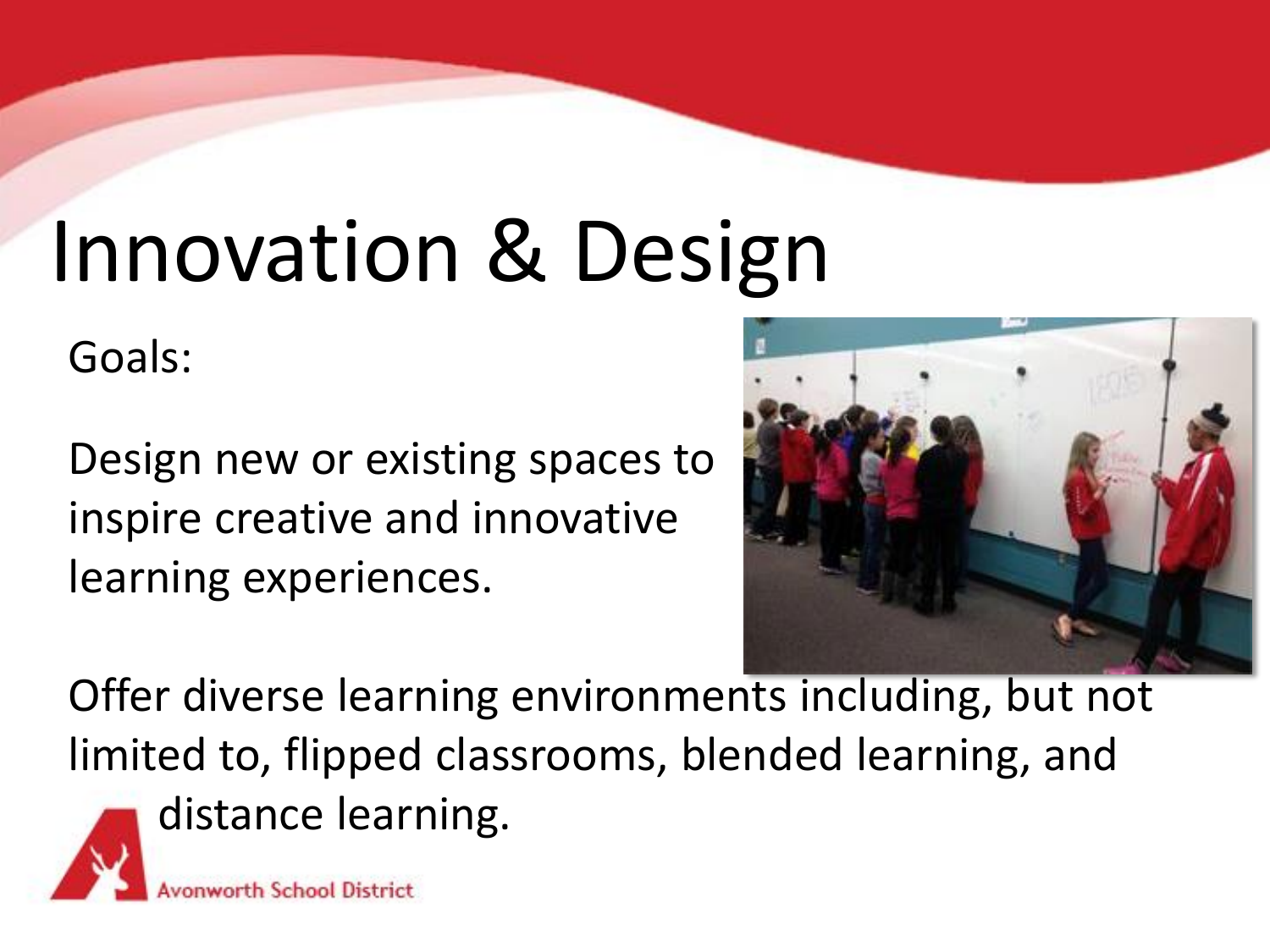#### Innovation & Design

Goals:

Provide training and awareness of unique and innovative teaching methods.



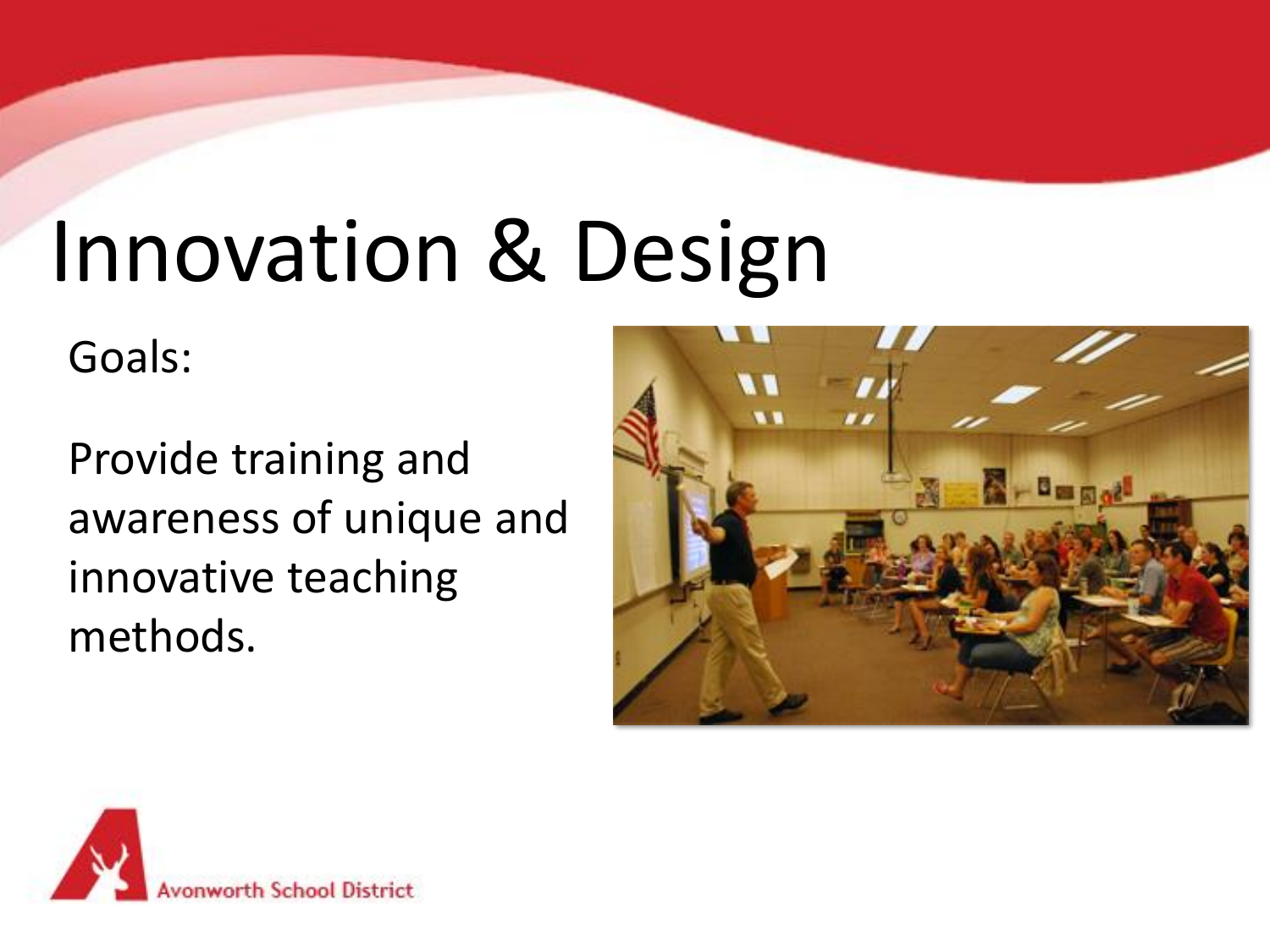#### Integration of the Arts

Goals:

Design and implement a comprehensive music program to increase interest and participation.

orth School District



Integrate arts through the curriculum, including PBL, STEAM, and potential new offerings.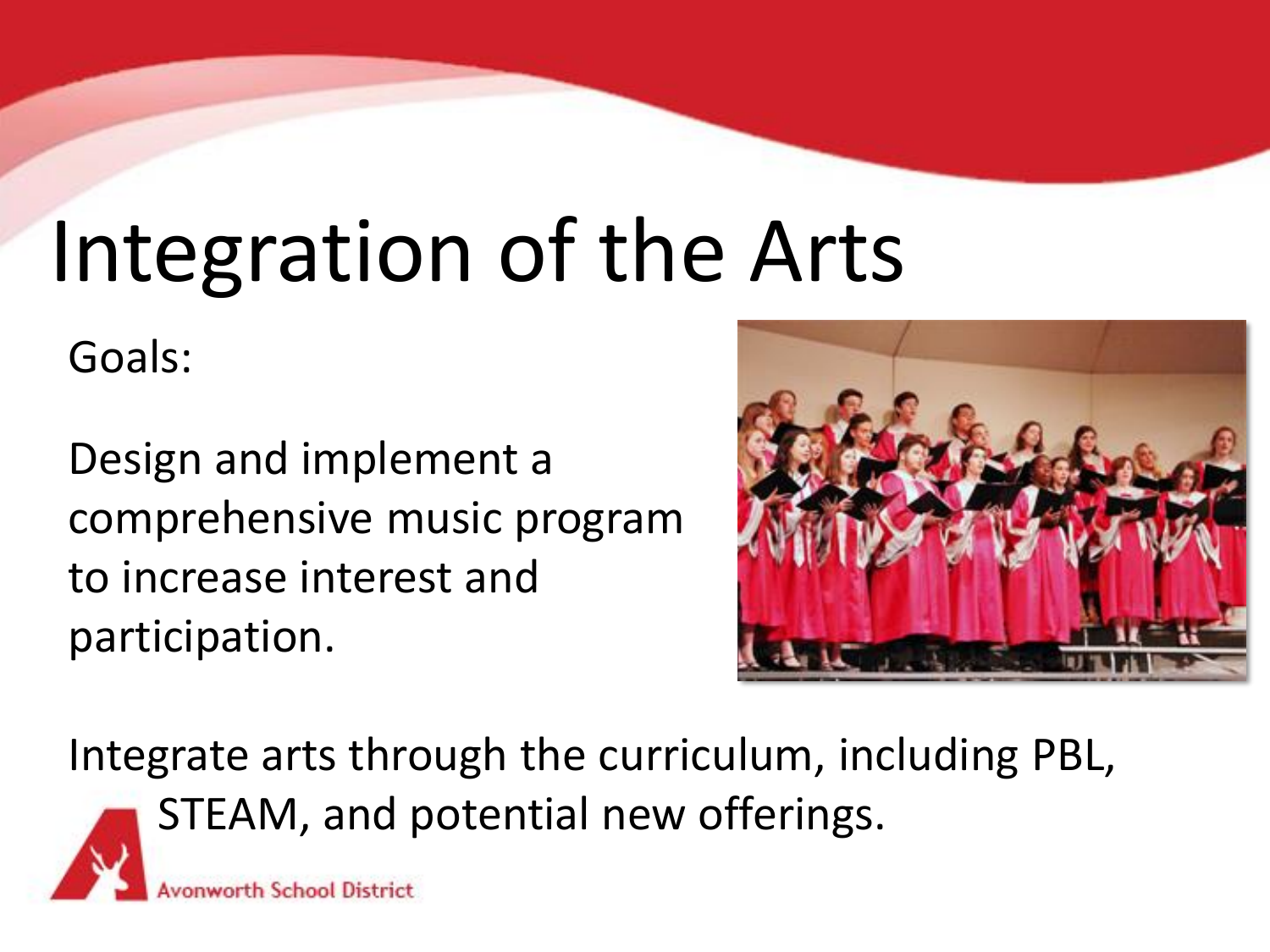#### Integration of the Arts

Goals:

Expand art opportunities through performances, extracurricular opportunities, and partnerships.



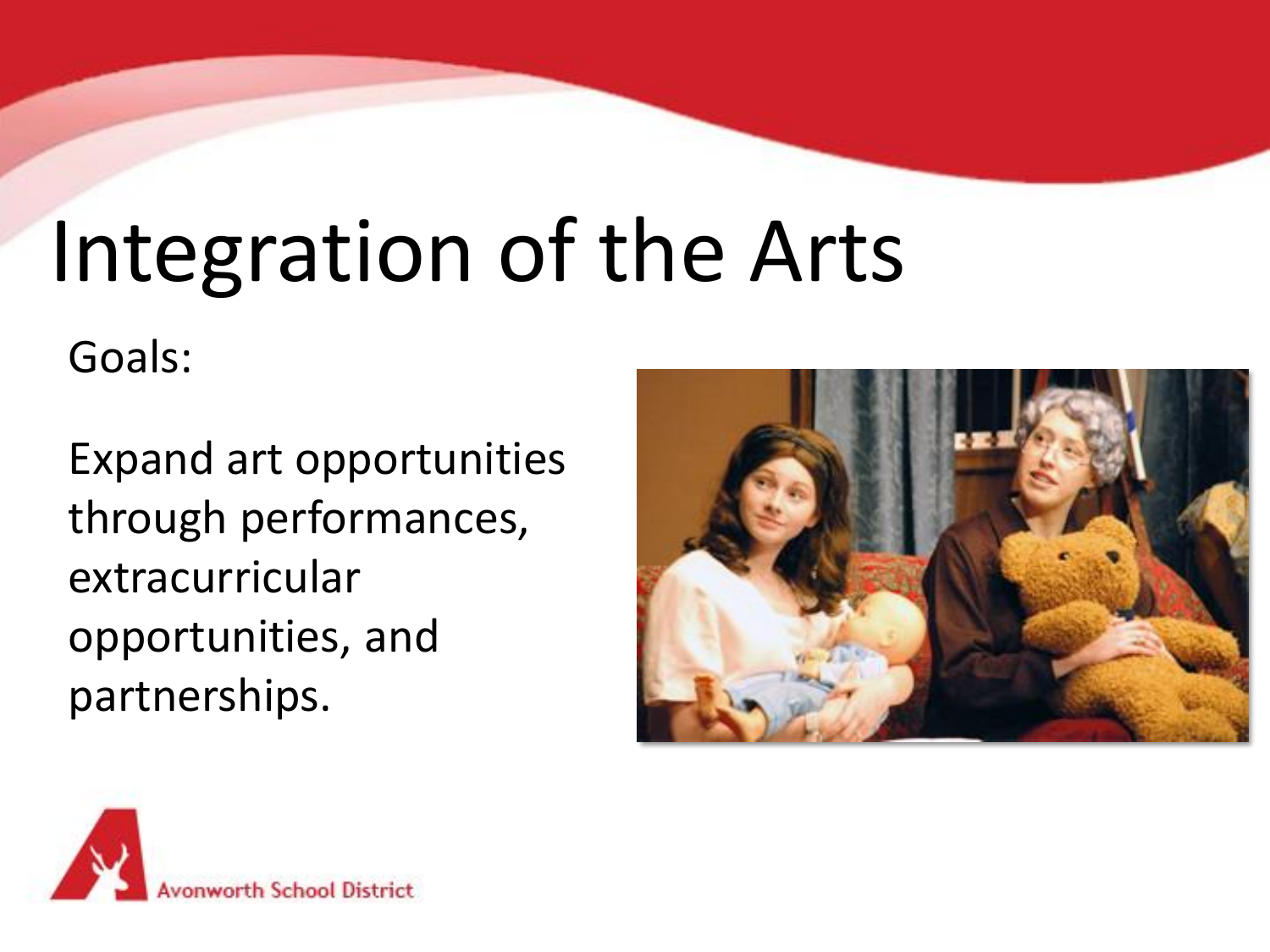Goals:

Develop an annual plan and training opportunities and offerings for **Professional Staff** including, but not limited to, bullying, Autism/emotional/behavioral support, digital citizenship, safety, and drugs/alcohol.

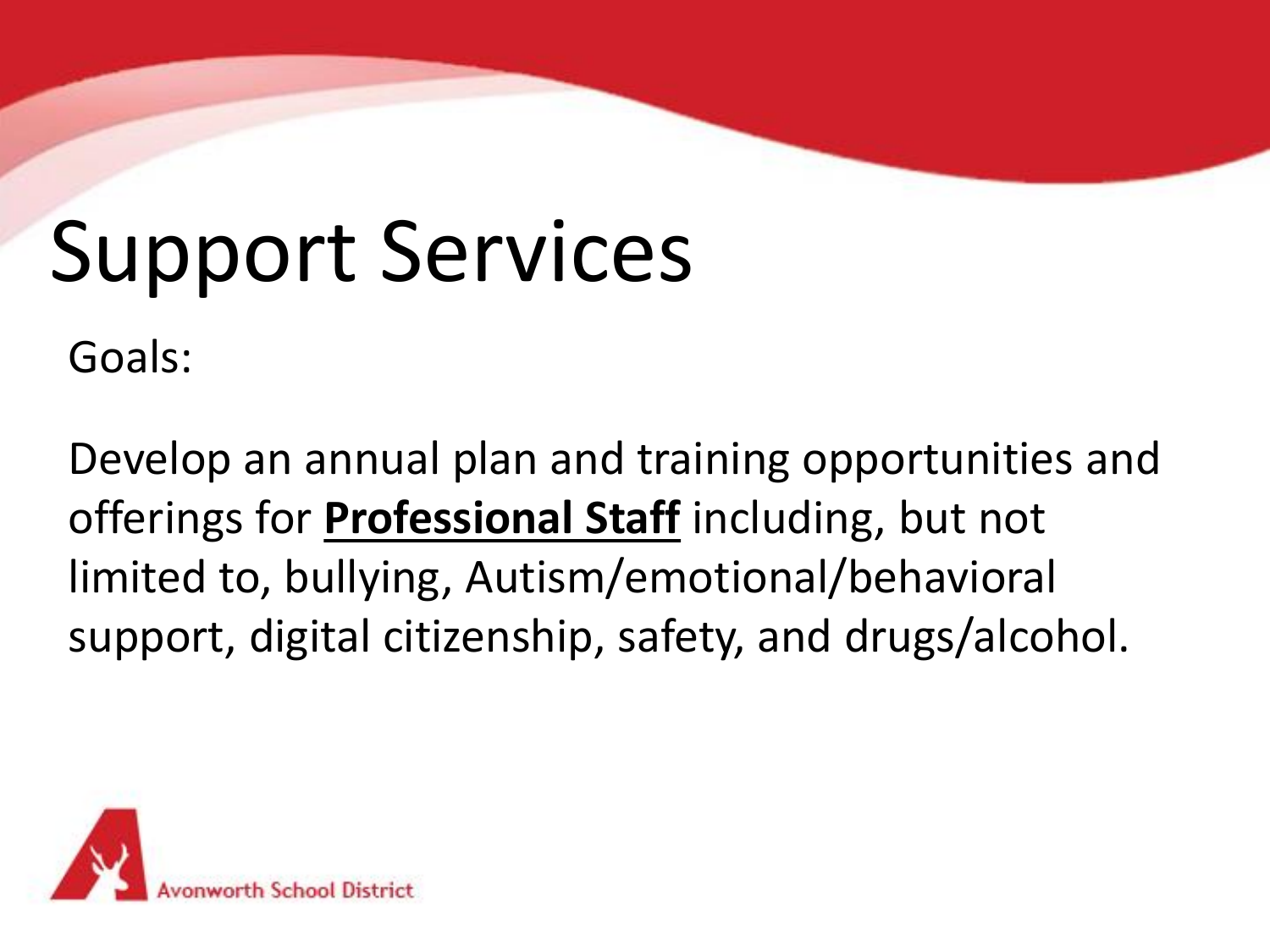Goals:

Develop an annual plan and training opportunities and offerings for **Families/Communities** including, but not limited to, bullying, Autism/emotional/behavioral support, digital citizenship, safety, and drugs/alcohol.

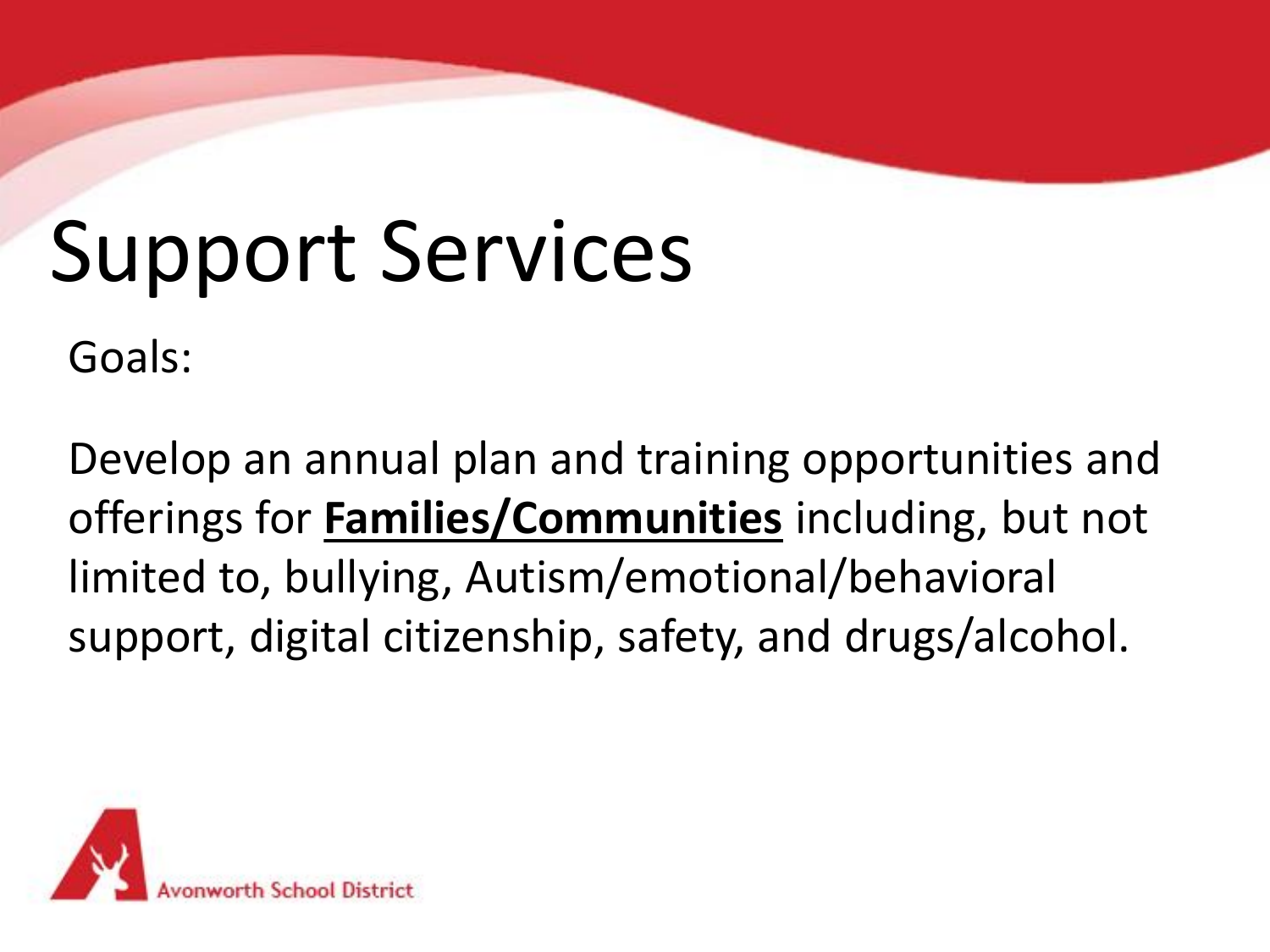Goals:

Develop an annual plan and training opportunities and offerings for **Students** including, but not limited to, bullying, Autism/emotional/behavioral support, digital citizenship, safety, and drugs/alcohol.

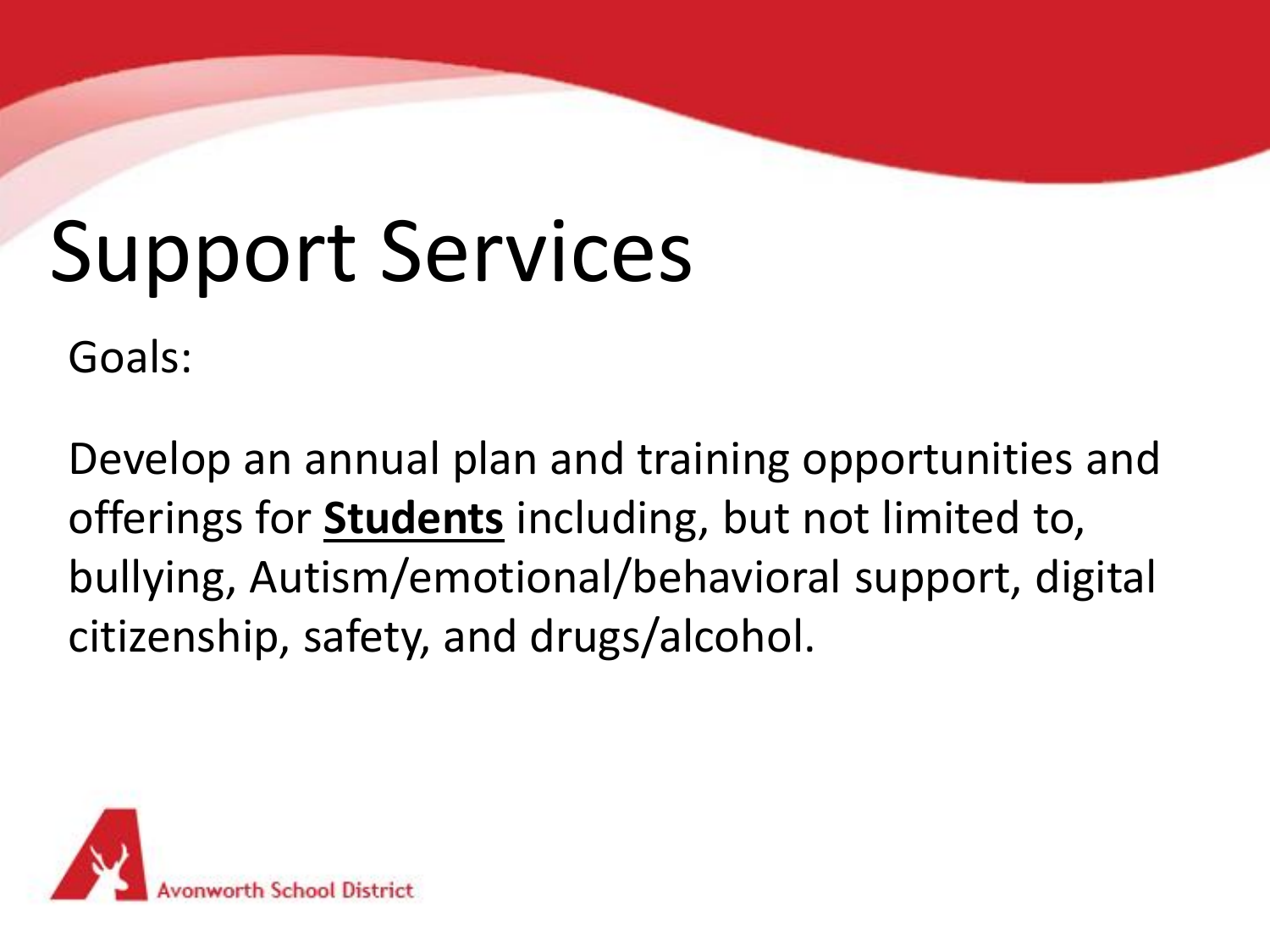Goals:

Develop a digital library, collaboration network, and options for learning for the larger school community.

Research and implement school-based mental health services.



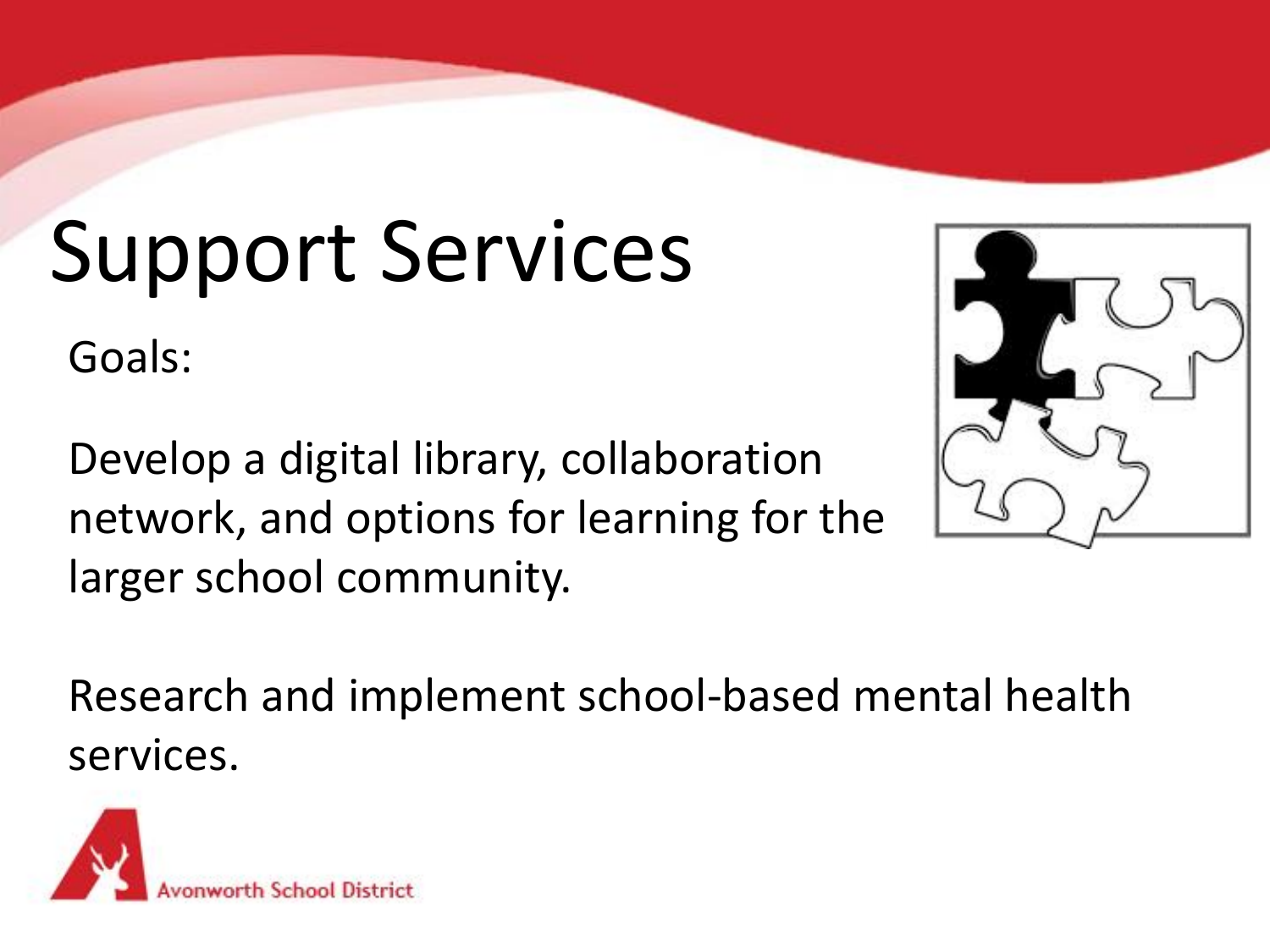#### Safety and Facilities

Goals:

Develop a district-wide Emergency Operations Plan.

Develop a Five (5) Year Facilities Master Plan that is reviewed annually.



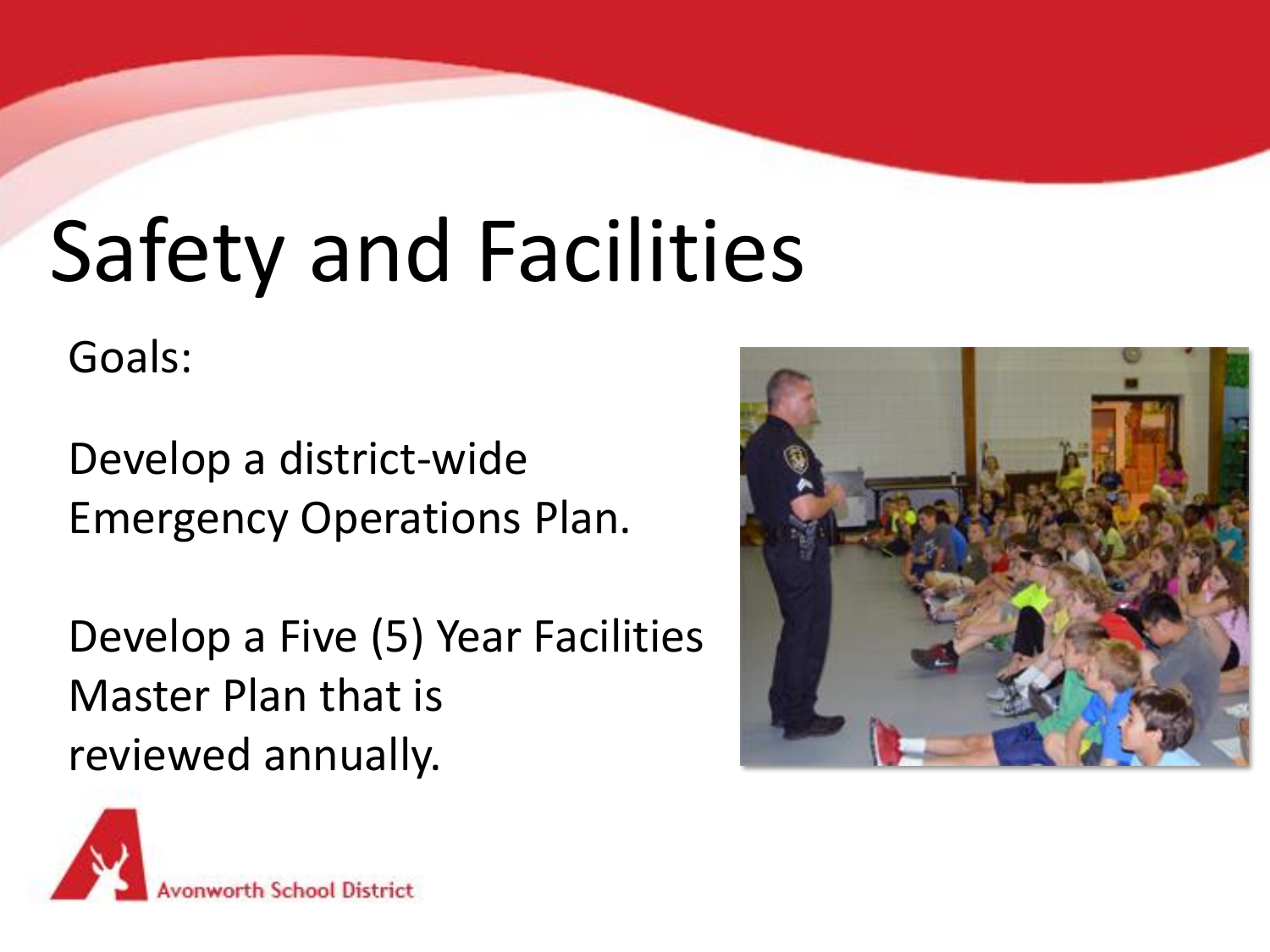## Final Deliverable

- Comprehensive plan for the next six years
- A clear vision for the District
- Areas to focus improvement
- Mission Statement
- Belief Statements